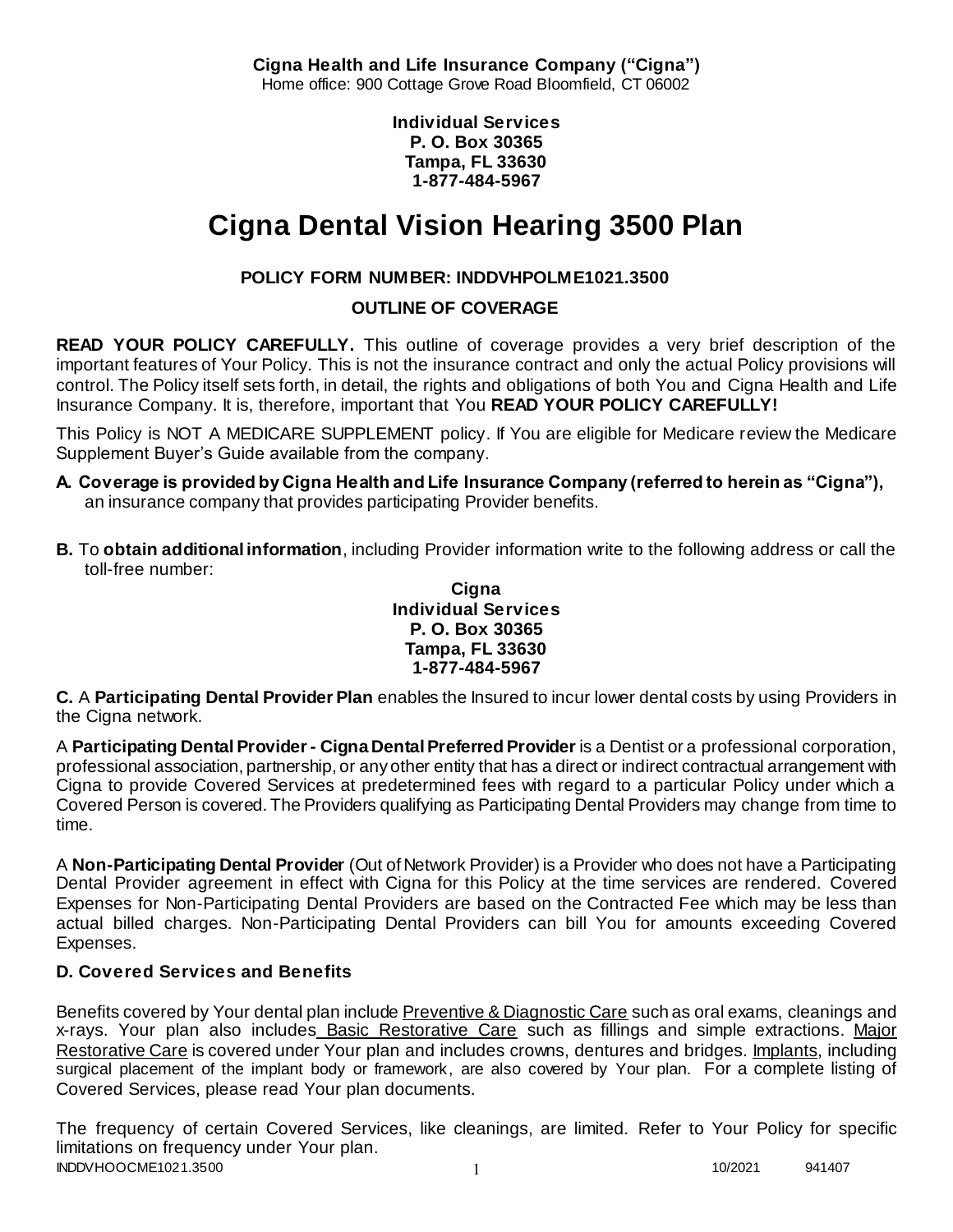### **Benefit Schedule**

The benefits outlined in the table below show the payment percentages for Covered Expenses **AFTER** any applicable Deductibles have been satisfied unless otherwise stated.

# **CIGNA DENTAL, VISION, AND HEARING INSURANCE** *The Schedule*

#### **For You and Your Dependents**

#### **The Schedule – Dental Benefits**

If You select a Participating Dental Provider, Your cost will be less than if You select a Non-Participating Dental Provider.

#### **Emergency Services**

The Benefit Percentage payable for Emergency Services charges made by a Non-Participating Dental Provider is the same Benefit Percentage as for Participating Dental Provider Charges. Dental Emergency services are required immediately to either alleviate pain or to treat the sudden onset of an acute dental condition. These are usually minor procedures performed in response to serious symptoms, which temporarily relieve significant pain, but do not effect a definitive cure, and which, if not rendered, will likely result in a more serious dental or medical complication.

#### **Dental Deductibles**

Dental Deductibles are expenses to be paid by You or Your Dependent. Dental Deductibles are in addition to any Coinsurance. Once the Dental Deductible maximum in The Schedule has been reached You and Your family need not satisfy any further dental deductible for the rest of that year. Non-covered dental expenses are not applied to the Dental Deductible.

#### **Participating Dental Provider Payment**

Participating Dental Provider services are paid based on the Contracted Fee agreed upon by the Provider and Cigna.

#### **Non-Participating Dental Provider Payment**

Non-Participating Dental Provider services are paid based on the Contracted Fee.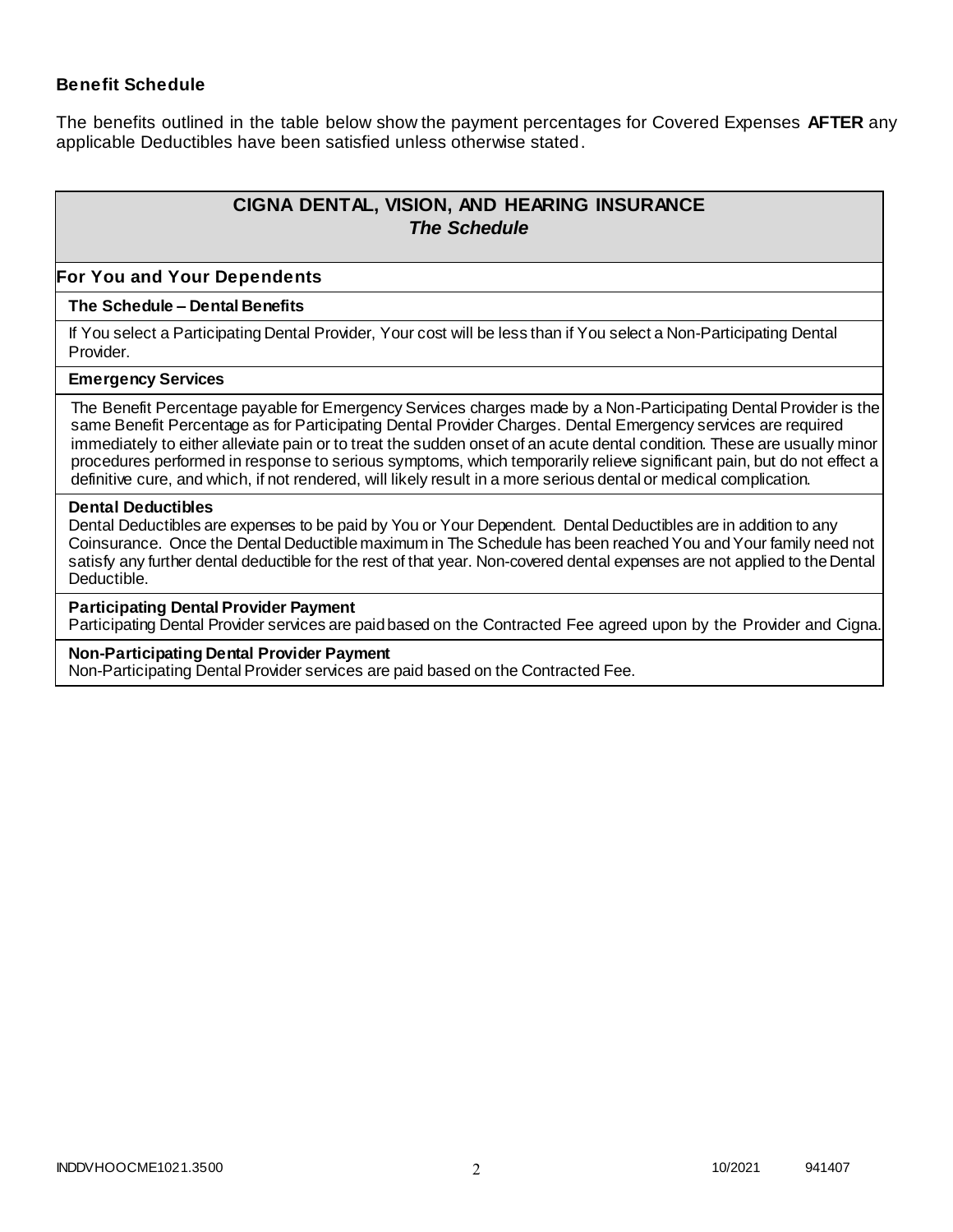| DENTAL BENEFIT HIGHLIGHTS                                                                                                                                                                                                                                                 |                                                  |
|---------------------------------------------------------------------------------------------------------------------------------------------------------------------------------------------------------------------------------------------------------------------------|--------------------------------------------------|
| Classes I, II, III, IX<br><b>Calendar Year Maximum</b>                                                                                                                                                                                                                    | \$2,500 per person                               |
| <b>Class IX Lifetime Maximum</b>                                                                                                                                                                                                                                          | \$2,000 per person                               |
| <b>Calendar Year Dental Deductible</b>                                                                                                                                                                                                                                    |                                                  |
| Individual                                                                                                                                                                                                                                                                | \$100 per person                                 |
|                                                                                                                                                                                                                                                                           | Not Applicable to Class I                        |
| Class I                                                                                                                                                                                                                                                                   | The Percentage of Covered Expenses the Plan Pays |
| Preventive Care<br>Oral Exams<br><b>Routine Cleanings</b><br>Routine X-rays<br>Non-Routine X-rays<br><b>Fluoride Application</b><br><b>Sealants</b><br>Space Maintainers (non-orthodontic)<br>Emergency Care to Relieve Pain                                              | 100%                                             |
| <b>Class II</b>                                                                                                                                                                                                                                                           | The Percentage of Covered Expenses the Plan Pays |
| <b>Basic Restorative</b><br>Fillings<br>Surgical Extraction of Impacted Teeth<br>Oral Surgery, Simple Extractions<br>Relines, Rebases, and Adjustments<br>Repairs - Bridges, Crowns, and Inlays<br>Repairs - Dentures                                                     | 80% after dental deductible                      |
| <b>Class III</b>                                                                                                                                                                                                                                                          | The Percentage of Covered Expenses the Plan Pays |
| <b>Major Restorative</b><br>Crowns / Inlays / Onlays<br>Root Canal Therapy / Endodontics<br><b>Minor Periodontics</b><br><b>Major Periodontics</b><br>Oral Surgery, All Except Simple Extractions<br>Prosthesis Over Implant<br>Anesthetics<br>Dentures<br><b>Bridges</b> | 50% after dental deductible                      |
| <b>Class IX</b>                                                                                                                                                                                                                                                           | The Percentage of Covered Expenses the Plan Pays |
| Implants                                                                                                                                                                                                                                                                  | 50% after plan deductible                        |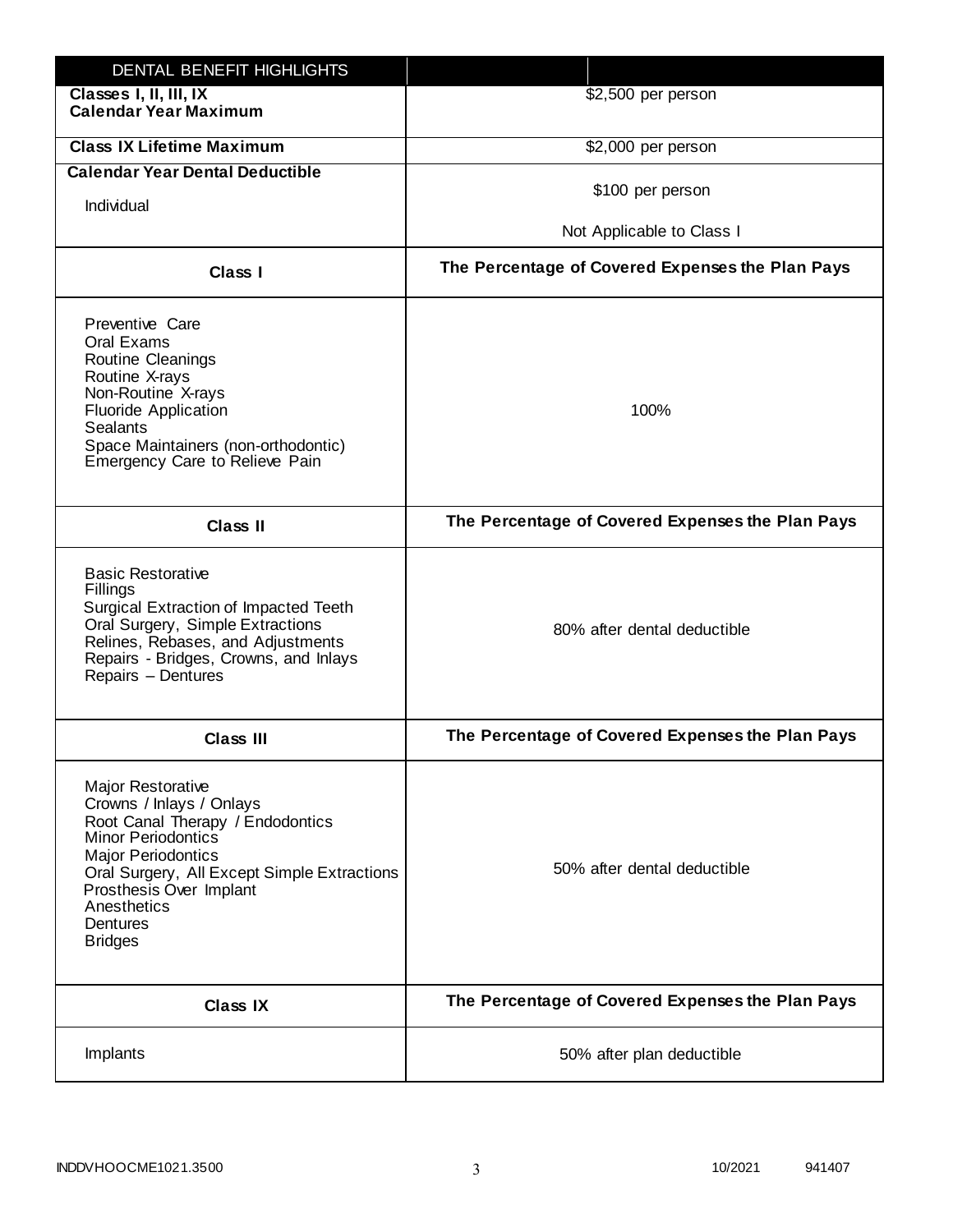| The Schedule - Vision Benefits                                                                  |                                                                                          |
|-------------------------------------------------------------------------------------------------|------------------------------------------------------------------------------------------|
| <b>VISION BENEFIT HIGHLIGHTS</b>                                                                |                                                                                          |
| Eye Examinations, including refraction                                                          | The plan pays 90% of expenses, not to exceed a \$100 calendar<br>year maximum per person |
| Materials (corrective eyeglasses or contact<br>lenses, including fittings and follow-up visits) | \$300 calendar year maximum per person                                                   |

| The Schedule - Hearing Benefits                             |                                        |
|-------------------------------------------------------------|----------------------------------------|
| <b>HEARING BENEFIT HIGHLIGHTS</b>                           |                                        |
| <b>Hearing Examinations</b>                                 | \$50 calendar year maximum per person  |
| Materials (Hearing Aids, including fittings<br>and repairs) | \$700 calendar year maximum per person |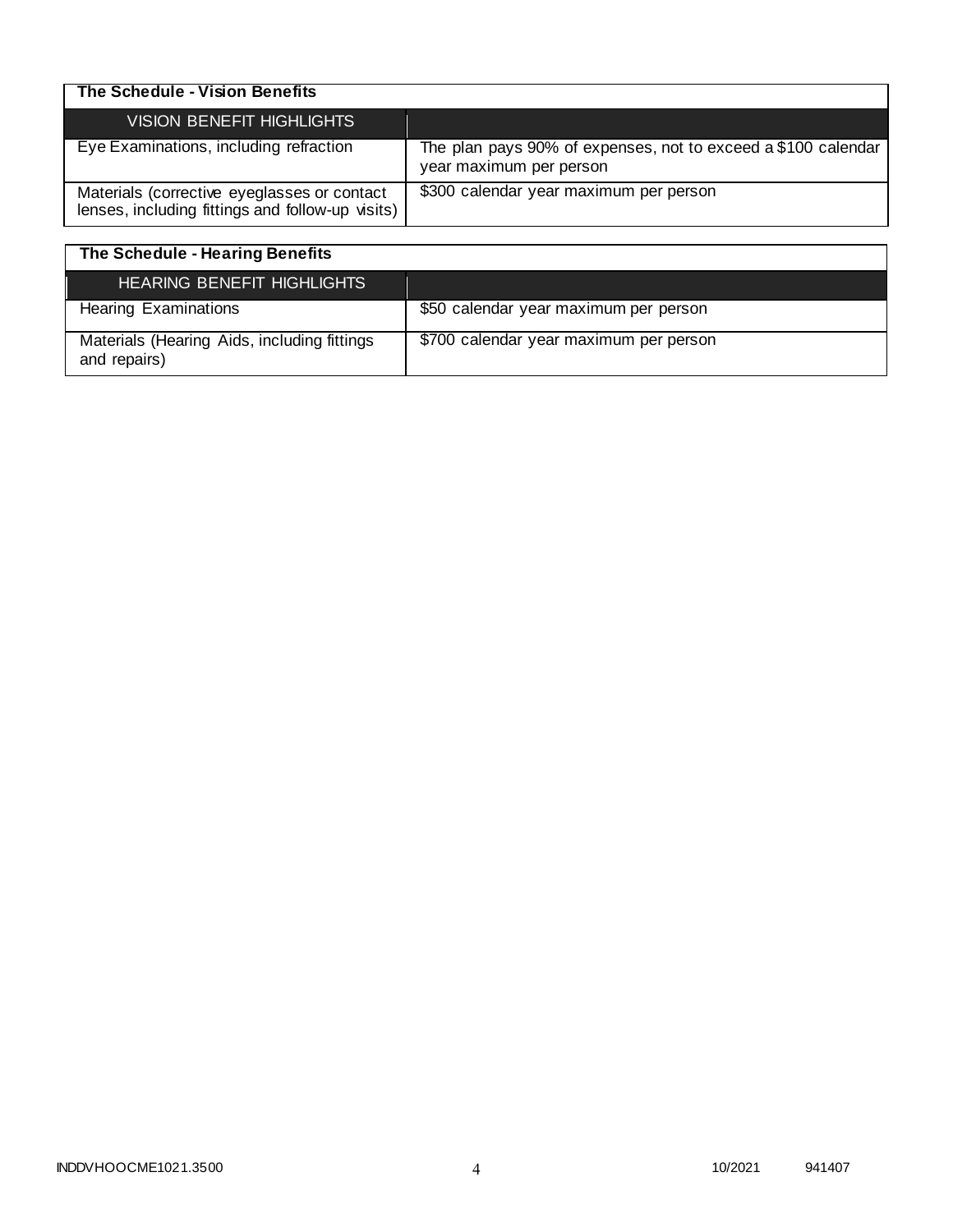# **Waiting Periods**

A Covered Person may access their dental, vision, and hearing benefit insurance once he or she has satisfied the following waiting periods:

- There is no waiting period for Class I or II dental benefits or for vision and hearing benefits.
- For Covered Persons age 19 and older, after 6 consecutive months of coverage under this Policy or a prior dental plan, dental benefits will increase to include the list of Class III procedures.
- For Covered Persons age 19 and older, after 12 consecutive months of coverage dental benefits will increase to include the list of Class IX procedures.

Waiting periods are waived for Covered Persons under age 19.

### **Missing Teeth Limitation**

There is no payment for replacement of teeth that are missing when a person first becomes insured. This payment limitation no longer applies after 24 months of continuous coverage.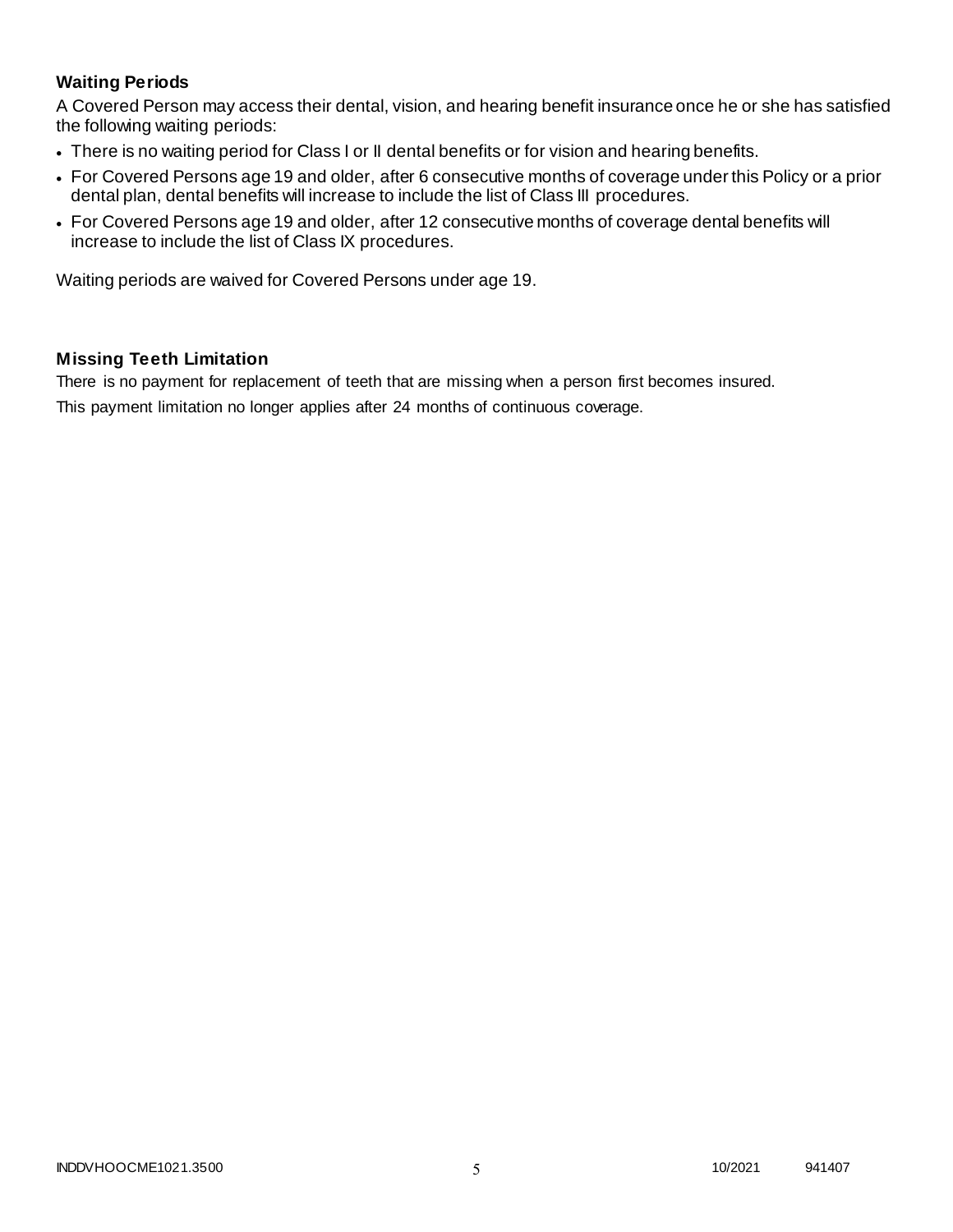# **E. Insured's Financial Responsibility**

The Insured is responsible for paying the monthly or quarterly premium on a timely basis. The Insured is also responsible to pay Providers for charges that are applied to the Deductibles, Coinsurance, and any amounts charged by Non-Participating Dental Providers in excess of the Contracted Fee. In addition, any charges for Medically Necessary and/or Dentally Necessary items that are excluded under the Policy are the responsibility of the Insured.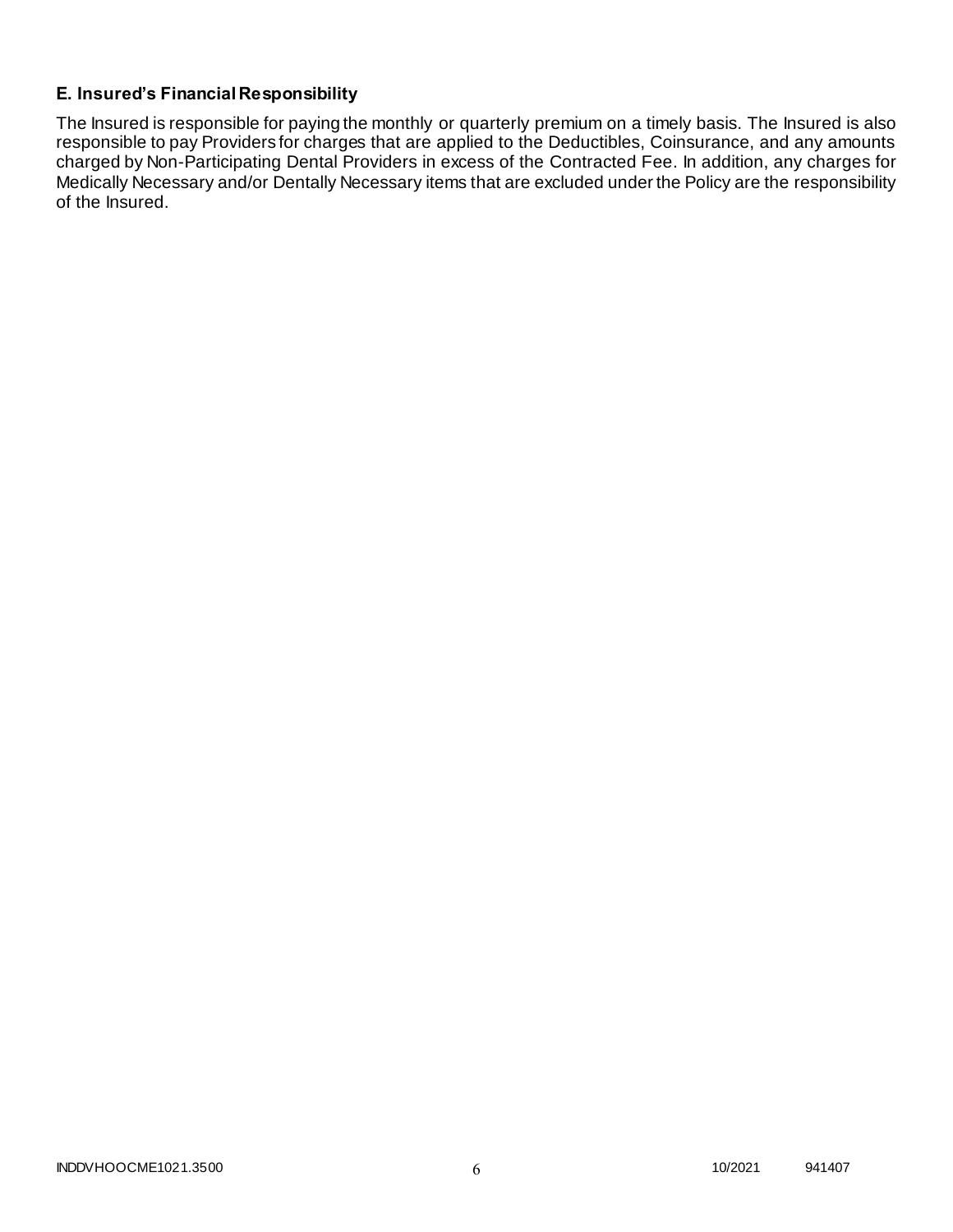# **F. Exclusions and Limitations: What Is Not Covered By This Policy**

# **Expenses Not Covered**

Covered Expenses will not include, and no payment will be made for:

- procedures which are not included in the list of Covered Dental Services, Covered Vision Services, or Covered Hearing Services;
- cone beam imaging;
- instruction for plaque control, oral hygiene and diet;
- core build-ups;
- veneers;
- precious or semi-precious metals for crowns, bridges and abutments;
- restoration of teeth which have been damaged by erosion, attrition or abrasion;
- bite registrations; precision or semi-precision attachments; or splinting;
- orthodontic treatment, except for the treatment of cleft lip and cleft palate;
- general anesthesia or intravenous sedation, when used for the purposes of anxiety control or patient management is not covered; may be considered only when medically or dentally necessary and when in conjunction with covered complex oral surgery;
- athletic mouth guards;
- services performed solely for cosmetic reasons;
- personalization or decoration of any dental device or dental work;
- replacement of an appliance per benefit guidelines;
- services that are medical in nature;
- services and supplies received from a hospital;
- prescription drugs;
- plano lenses;
- VDT (video display terminal)/computer eyeglass benefit;
- medical or surgical treatment of the eyes;
- any type of corrective vision surgery, including LASIK surgery, radial ketatonomy (RK), automated lamellar keratoplasty (ALK), or conductive keratoplasty (CK);
- Orthoptic or vision training and any associated supplemental testing;
- any eye examination, or any corrective eyewear, required by an employer as a condition of employment;
- safety eyewear;
- sub-normal vision aids or non-prescription lenses;
- Magnification or low vision aids not shown as covered in the Schedule of Vision Coverage;
- Assistive Listening Devices (ALDs);
- medical and/or surgical treatment of the internal or external structures of the ear, including bu t not limited to Cochlear implants;
- Hearing Aids not prescribed by a Licensed Hearing Care Professional;
- ear protective devices or plugs;
- Hearing Aids maintenance/service contracts, ear molds and other miscellaneous repairs;
- Hearing Aids purchased online or over the counter (OTC); or
- Disposable Hearing Aids.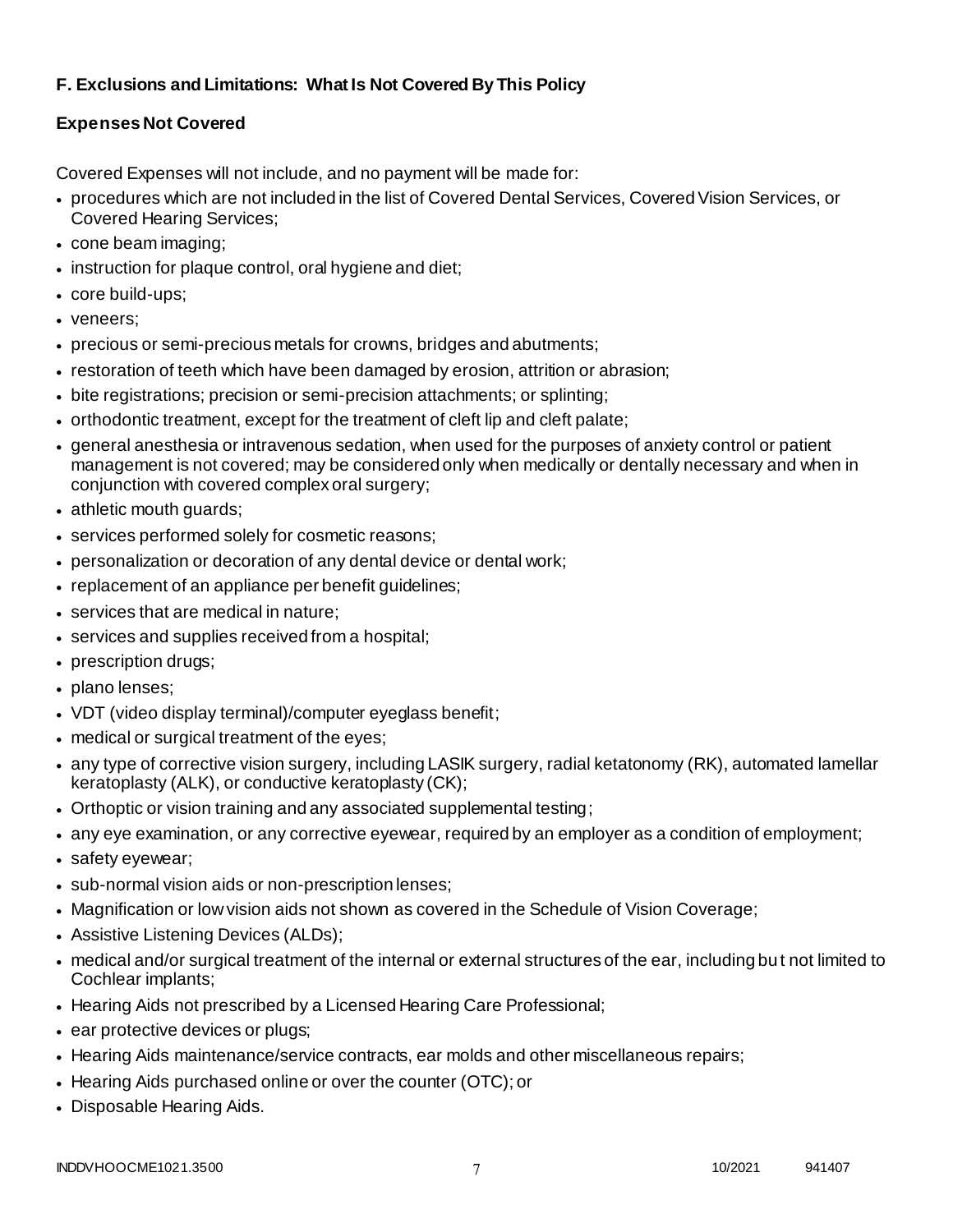### **General Limitations**

No payment will be made for expenses incurred for You or any one of Your Dependents:

- For services not specifically listed as Covered Services in this Policy;
- For services or supplies that are not Medically Necessary;
- For services received before the Effective Date of coverage;
- For services received after coverage under this Policy ends;
- For services for which You have no legal obligation to pay or for which no charge would be made if You did not have insurance coverage;
- For Professional services or supplies received or purchased directly or on Your behalf by anyone, including a Provider, from any of the following:
	- **Yourself or Your employer;**
	- a person who lives in the Covered Person's home, or that person's employer;
	- a person who is related to the Covered Person by blood, marriage or adoption, or that person's employer.
- for or in connection with an Injury arising out of, or in the course of, any employment for wage or profit;
- for or in connection with a Sickness which is covered under any workers' compensation or similar law;
- for charges made by a Hospital owned or operated by or which provides care or performs services for, the United States Government, if such charges are directly related to a condition which occurred while serving in the military or an associated auxiliary unit;
- services or supplies received due to an act of war, declared or undeclared while serving in the military or an associated auxiliary unit (if coverage is suspended for an Insured during military service, upon receipt of written request, We will provide a refund of premium on a pro rata basis; additionally, We will resume the Insured's coverage without penalty within 30 days of the end of military service upon receipt of written request);
- to the extent that payment is unlawful where the person resides when the expenses are incurred;
- for charges which the person is not legally required to pay;
- for charges which would not have been made if the person had no insurance;
- to the extent that billed charges exceed the rate of reimbursement as described in the Schedule;
- for charges for unnecessary care, treatment or surgery;
- to the extent that You or any of Your Dependents is in any way paid or entitled to payment for those expenses by or through a public program, other than Medicaid;
- for or in connection with experimental procedures or treatment methods not approved by the American Dental Association or the appropriate dental specialty society;
- Procedures that are a covered expense under any other plan which provides dental, vision, or hearing benefits;
- To the extent that benefits are paid or payable for those expenses under the mandatory part of any auto insurance policy written to comply with a "no-fault" insurance law or an uninsured motorist insurance law. Cigna will take into account any adjustment option chosen under such part by You or any one of Your Dependents.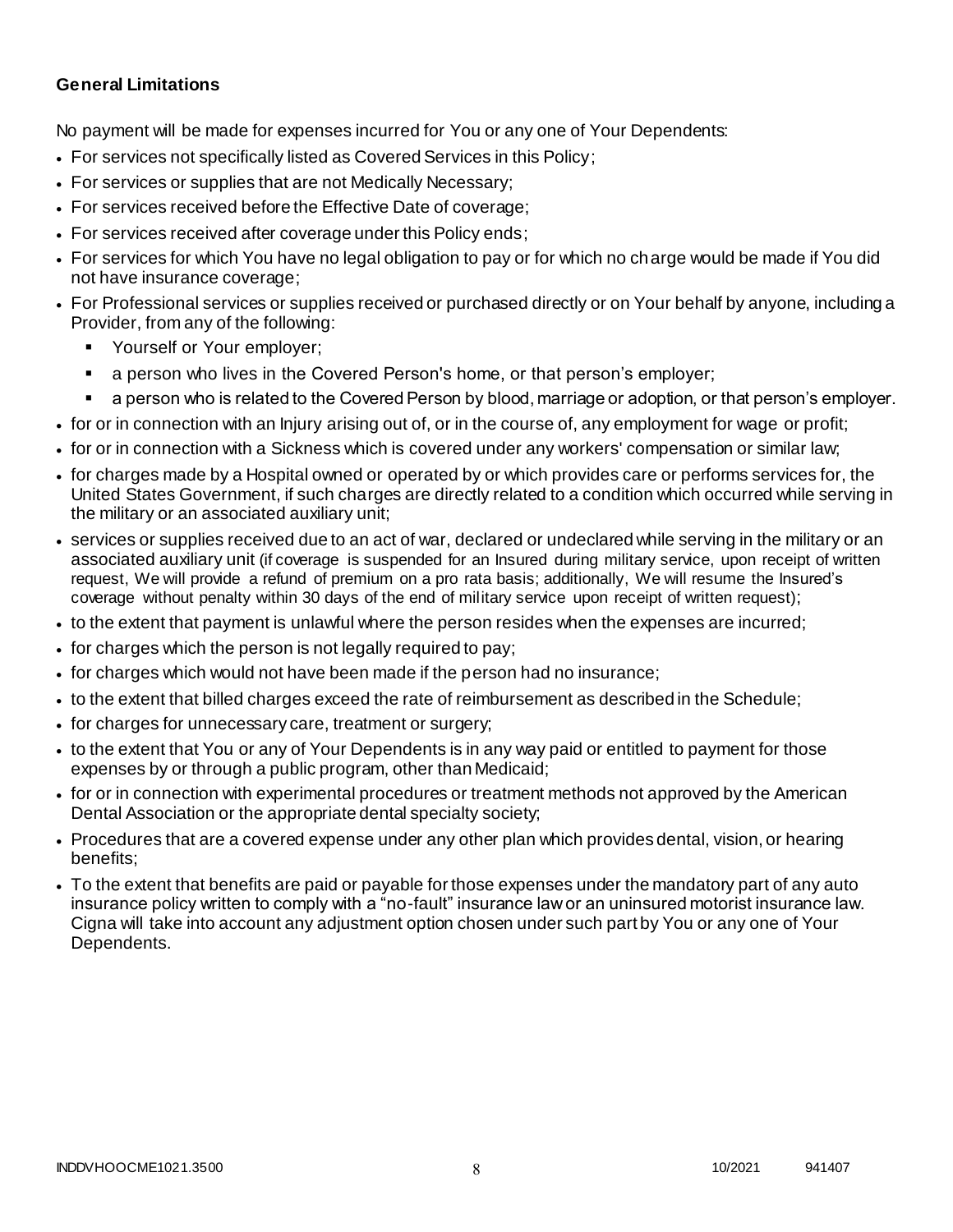### **G. Predetermination of Dental Benefits Program**

Predetermination of Benefits is a voluntary review of a Dentist's proposed treatment plan and expected charges. It is not preauthorization of service and is not required.

The treatment plan should include supporting pre-operative x-rays and other diagnostic materials as requested by Cigna's dental consultant. If there is a change in the treatment plan, a revised plan should be submitted.

Cigna will determine covered dental expenses for the proposed treatment plan. If there is no Predetermination of Benefits, Cigna will determine covered dental expenses when it receives a claim.

Review of proposed treatment is advised whenever extensive dental work is recommended when charges exceed **\$500**.

Predetermination of Benefits is not a guarantee of a set payment. Payment is based on the services tha t are actually delivered and the coverage in force at the time services are completed.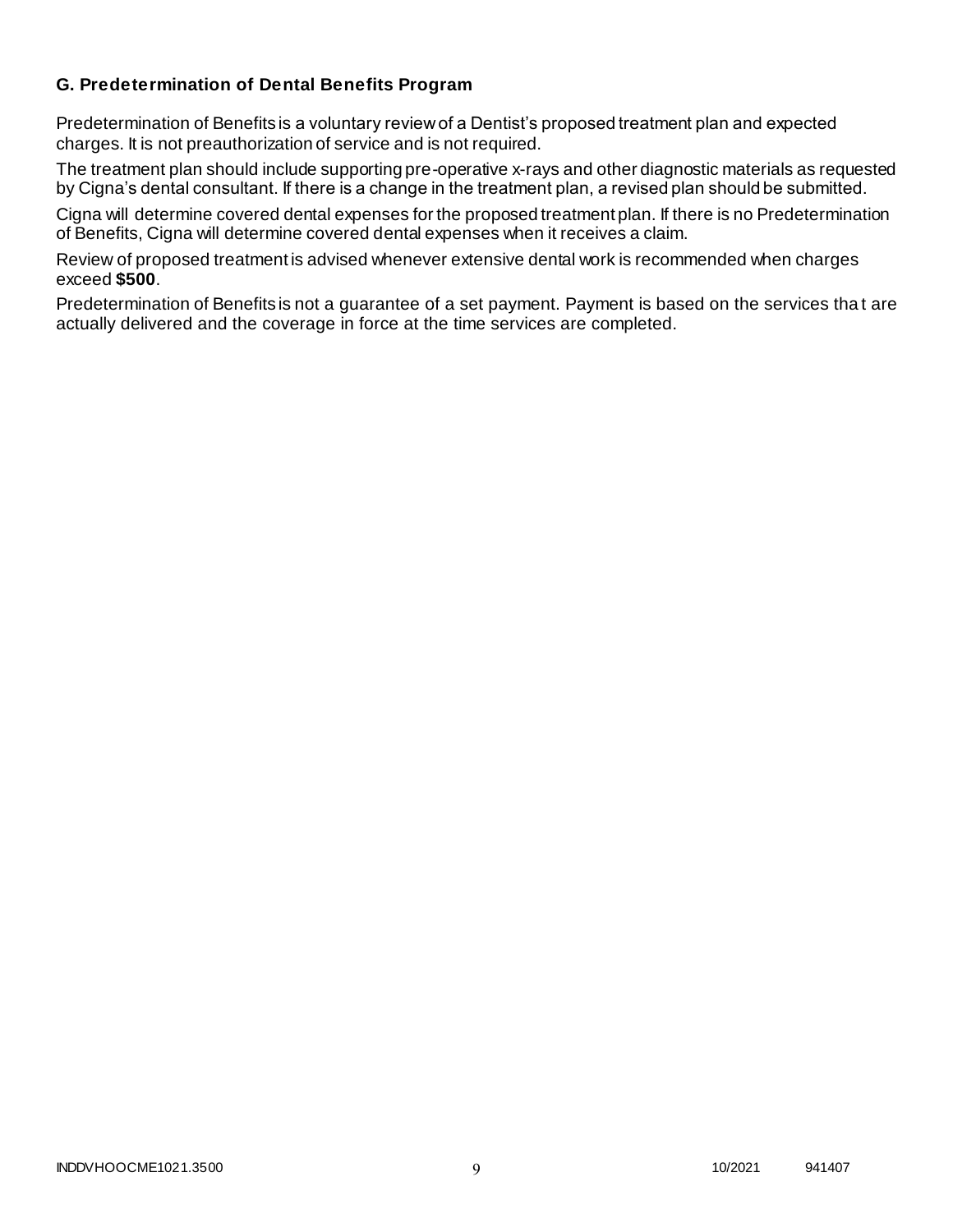### **H. General Provisions**

# **WHEN YOU HAVE A COMPLAINT OR AN APPEAL**

For the purposes of this section, any reference to "You," "Your" or "Yourself" also refers to a represe ntative or Provider designated by You to act on Your behalf, unless otherwise noted.

We want You to be completely satisfied with the care You receive. That is why We have established a process for addressing Your concerns and solving Your problems.

#### **Start with Member Services**

We are here to listen and help. If You have a concern regarding a person, a service, the quality of care, or contractual benefits, You can call Our toll-free number and explain Your concern to one of Our Customer Service representatives. You can also express that concern in writing. Please call or write to Us at the following:

Customer Services Toll-Free Number or address on mycigna.com, explanation of benefits or claim form

We will do Our best to resolve the matter on Your initial contact. If We need more time to review or investigate Your concern, We will get back to You as soon as possible, but in any case within 30 days. If You are not satisfied with the results of a coverage decision, You can start the appeals procedure.

#### **Appeals Procedure**

Cigna has a two step appeals procedure for coverage decisions. To initiate an appeal, You must submit a request for an appeal in writing within 365 days of receipt of a denial notice. You should state the reason why You feel Your appeal should be approved and include any information supporting Your appeal. If You are unable or choose not to write, You may ask to register Your appeal by telephone. Call or write to Us at the toll-free number or address on Your Benefit Identification card, explanation of benefits or claim form.

#### **Level One Appeal**

Your appeal will be reviewed and the decision made by someone not involved in the initial decision. Appeals involving Medical Necessity or clinical appropriateness will be considered by a health care professional.

For level one appeals, We will respond in writing with a decision within 30 calendar days after We receive an appeal for a postservice coverage determination. If more time or information is needed to make the determination, We will notify You in writing to request an extension of up to 15 calendar days and to specify any additional information needed to complete the review.

If You are not satisfied with Our level-one appeal decision, You may request a level-two appeal.

#### **Level Two Appeal**

If You are dissatisfied with Our level one appeal decision, You may request a second review. To start a level two appeal, follow the same process required for a level one appeal.

Most requests for a second review will be conducted by the Appeals Committee, which con sists of at least three people. Anyone involved in the prior decision may not vote on the Committee. For appeals involving Medical Necessity or clinical appropriateness, the Committee will consult with at least one Dentist reviewer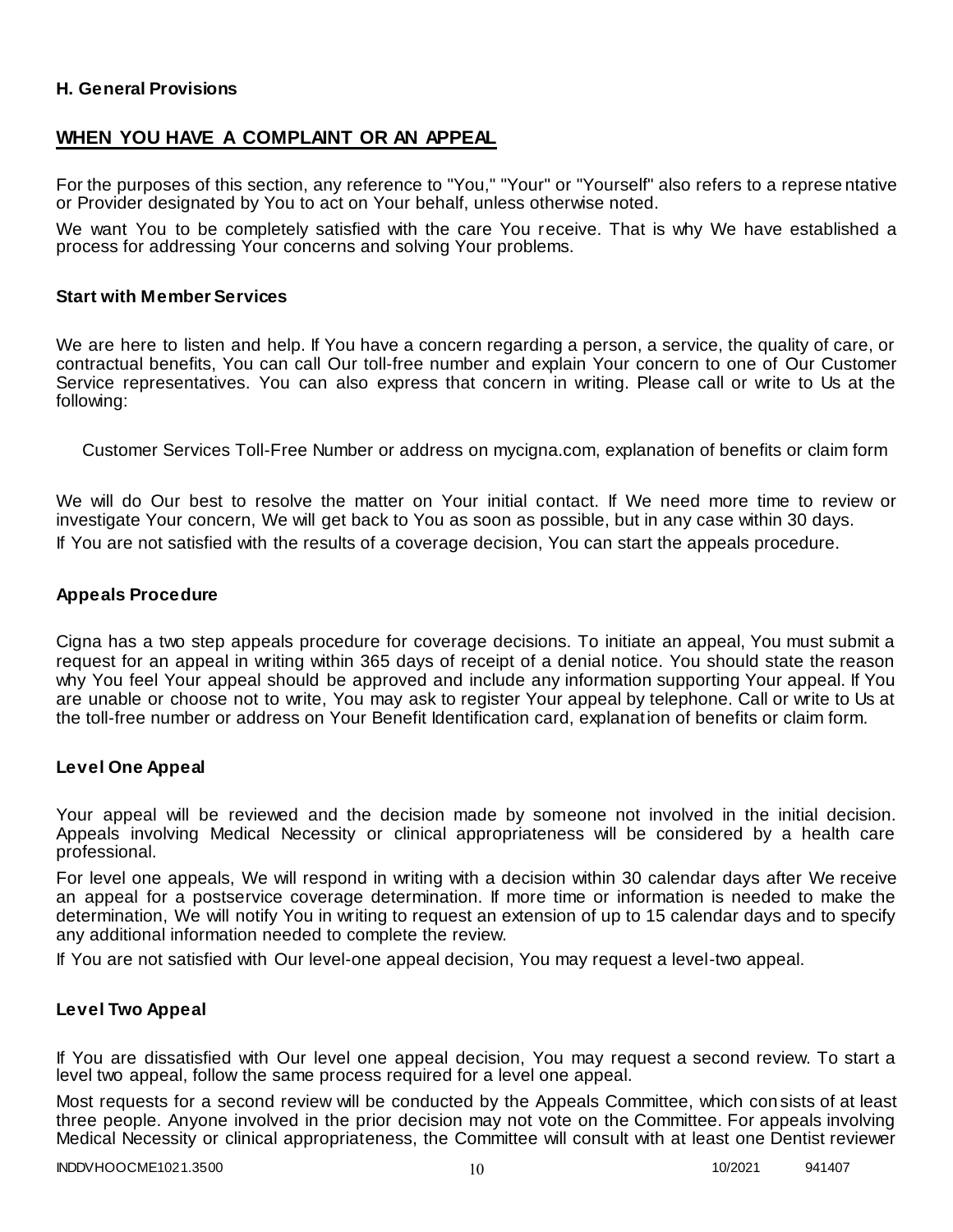in the same or similar specialty as the care under consideration. You may present Your situation to the Committee in person or by conference call.

For level two appeals We will acknowledge in writing that We have received Your request and schedule a Committee review. For postservice claims, the Committee review will be completed within 30 calendar days. If more time or information is needed to make the determination, We will notify You in writing to request an extension of up to 15 calendar days and to specify any additional infor mation needed by the Committee to complete the review. You will be notified in writing of the Committee's decision within five working days after the Committee meeting, and within the Committee review time frames above if the Committee does not approve the requested coverage.

#### **Notice of Benefit Determination on Appeal**

Every notice of an appeal decision will be provided in writing or electronically and, if an adverse determination, will include:

- (1) the specific reason or reasons for the denial decision;
- (2) reference to the specific Policy provisions on which the decision is based;
- (3) a statement that the claimant is entitled to receive, upon request and free of charge, reasonable access to and copies of all documents, records, and other Relevant Information as defined;
- (4) upon request and free of charge, a copy of any internal rule, guideline, protocol or other similar criterion that was relied upon in making the adverse determination regarding Your appeal, and an explanation of the scientific or clinical judgment for a determination that is based on a medical necessity, experimental treatment or other similar exclusion or limit.

#### **Relevant Information**

Relevant Information is any document, record, or other information which was relied upon in making the benefit determination; was submitted, considered, or generated in the course of making the benefit determination, without regard to whether such document, record, or other information was relied upon in making the benefit determination; demonstrates compliance with the administrative processes and safeguards required by federal law in making the benefit determination; or constitutes a statement of policy or guidance with respect to the plan concerning the denied treatment option or benefit or the claimant's diagnosis, without regard to whether such advice or statement was relied upon in making the benefit determination.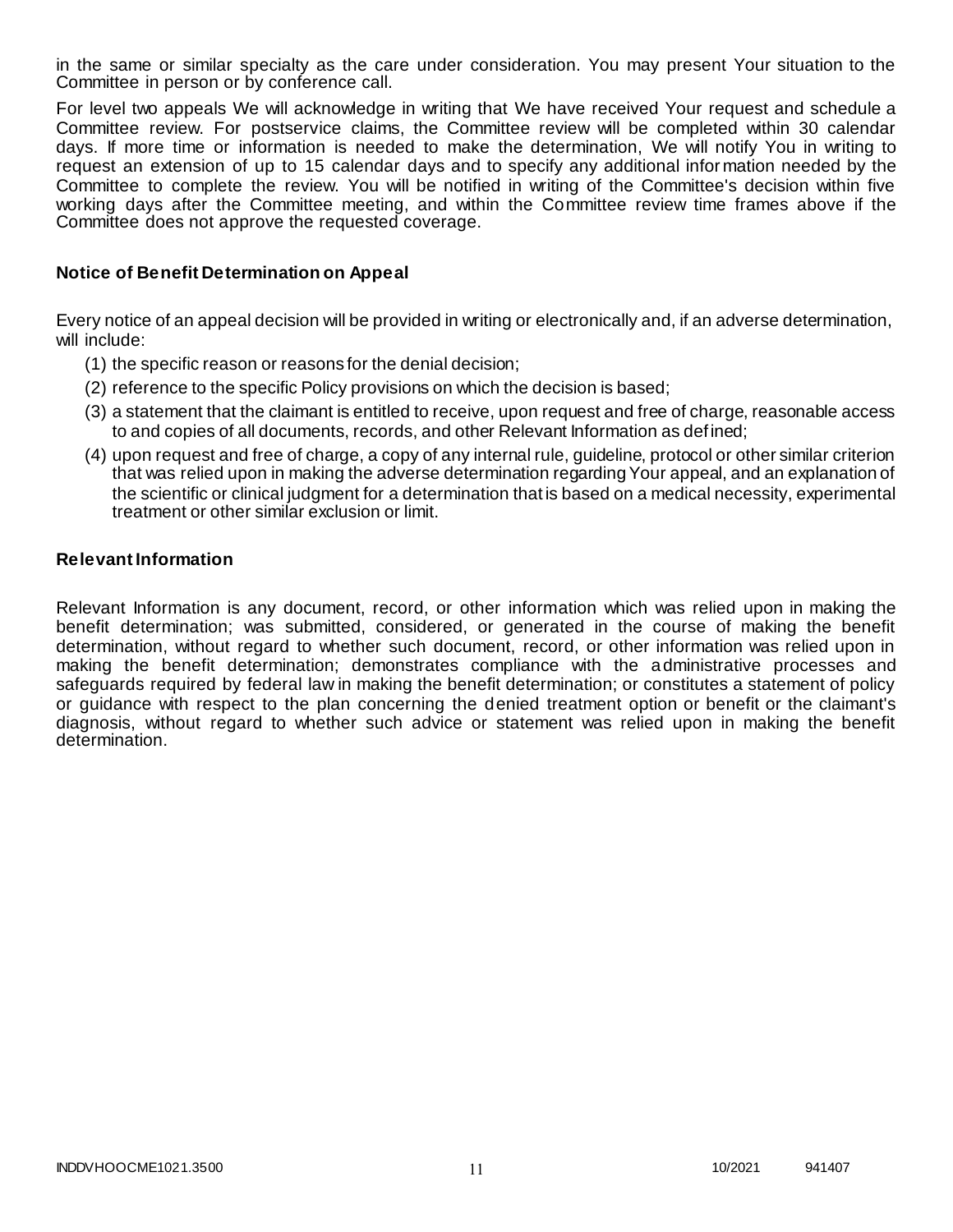# **I. Participating Dental Providers**

Cigna will provide a current list of Dentists currently participating with Cigna and their locations to each Covered Person upon request.

To verify if a Dentist is currently participating with Cigna and is accepting new Cigna Insureds, the Covered Person should visit Our website at mycigna.com.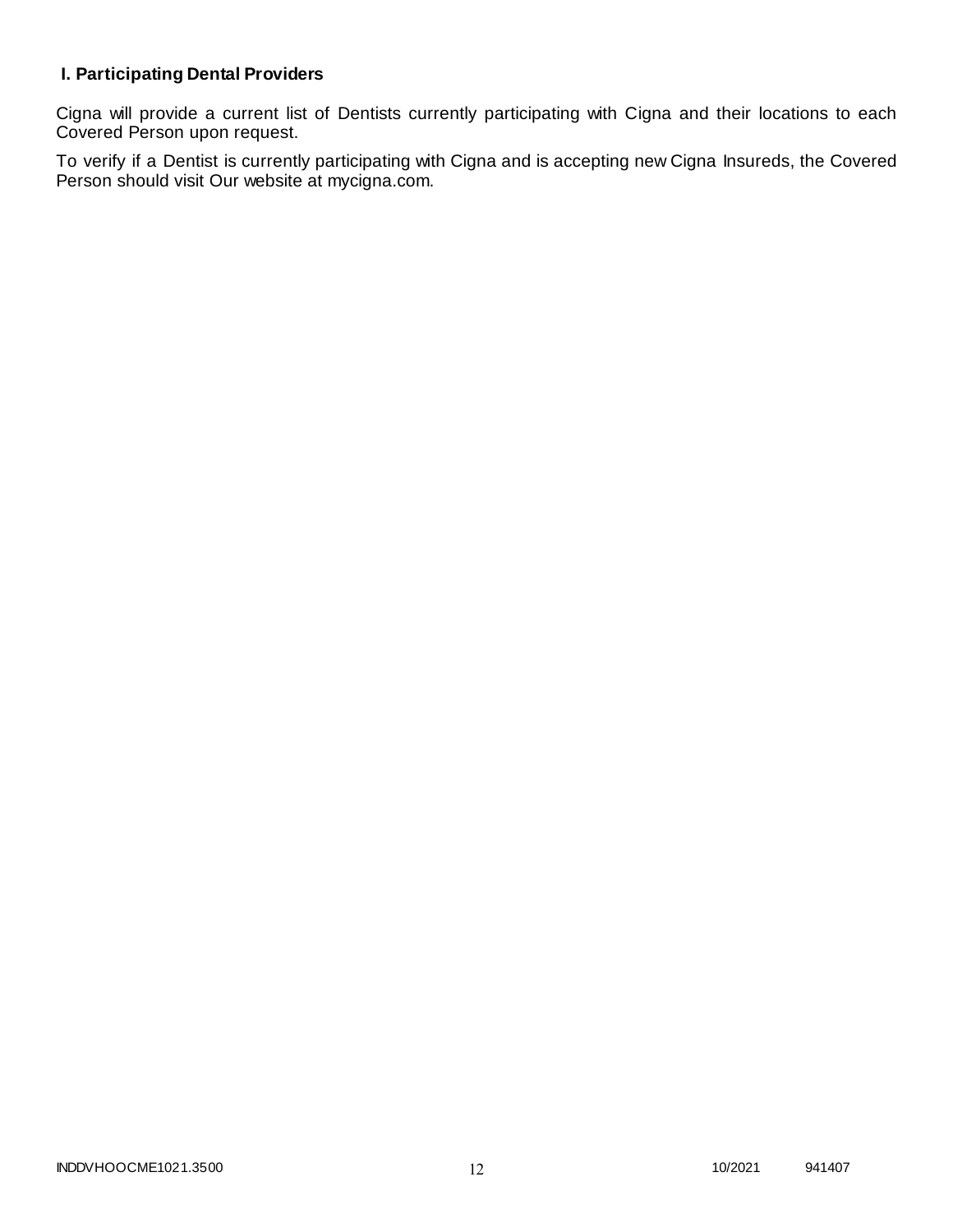### **J. Renewability, Eligibility, and Continuation**

1. The Policy will renew except for the specific events stated in the Policy. Cigna may change the premiums of the Policy with 60 days written notice to the Insured. However, Cigna will not refuse to renew or change the premium schedule for the Policy on an individual basis, but only for all Insureds in the same class and covered under the same Policy as You.

2. The individual plan is designed for residents of Maine who are not enrolled under or covered by any other group or individual health coverage. You must notify Cigna of all changes that may affect any Covered Person's eligibility under the Policy.

3. You or Your Dependent(s) will become ineligible for coverage:

- When premiums are not paid according to the due dates and grace periods described in the premium section.
- With respect to Your Spouse, Domestic Partner, or partner to a Civil Union: when the Spouse is no longer married to the Insured or when the union is dissolved.
- With respect to You and Your Family Member(s): when You no longer meet the requirements listed in the Conditions of Eligibility section.
- The date the Policy terminates.
- When the Insured no longer lives in the Service Area.

4. If a Covered Person's eligibility under this Plan would terminate due to the Insured's death, divorce or if other Dependents would become ineligible due to age or no longer qualify as dependents for coverage under this Plan; except for the Insured's failure to pay premium, the Covered Person's insurance will be continued if the Covered Person exercising the continuation right notifies Cigna and pays the appropriate monthly premium within 60 days following the date this Policy would otherwise terminate. Any waiting periods in the new Plan will be considered as being met to the extent coverage was in force under this Plan.